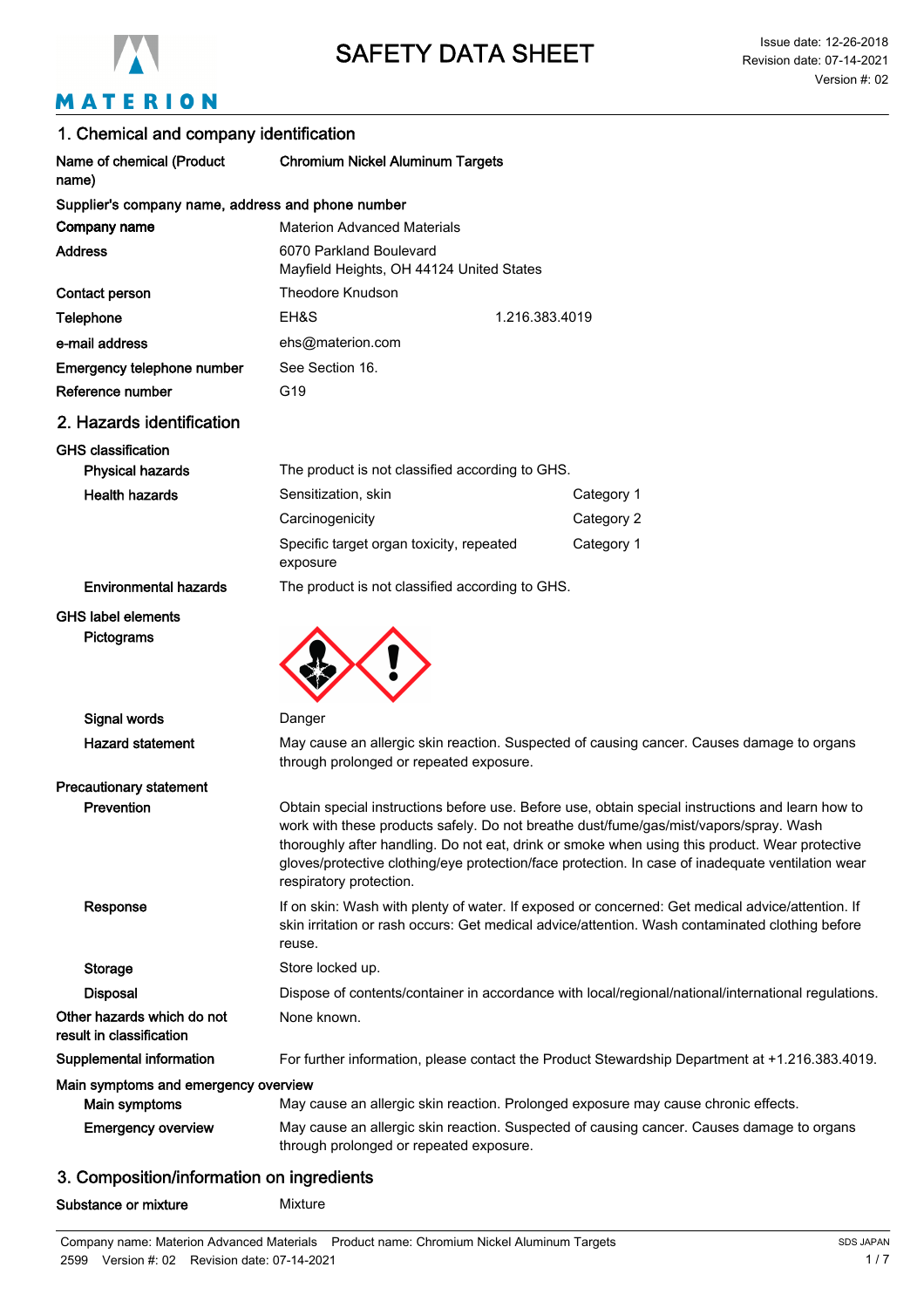|                                                                           |                                                                                                                                                                                 |                   | <b>Gazette notification</b> |          |                   |
|---------------------------------------------------------------------------|---------------------------------------------------------------------------------------------------------------------------------------------------------------------------------|-------------------|-----------------------------|----------|-------------------|
| Chemical name or generic name                                             |                                                                                                                                                                                 | <b>CAS Number</b> | ENCS no.                    | ISHL no. | Concentration (%) |
| Aluminum                                                                  |                                                                                                                                                                                 | 7429-90-5         |                             |          | $58 - 90$         |
| Chromium                                                                  |                                                                                                                                                                                 | 7440-47-3         |                             |          | 30                |
| Nickel                                                                    |                                                                                                                                                                                 | 7440-02-0         |                             |          | 12                |
| <b>Chemical formula</b>                                                   | Al (7429-90-5), Cr (7440-47-3), Ni (7440-02-0)                                                                                                                                  |                   |                             |          |                   |
| 4. First aid measures                                                     |                                                                                                                                                                                 |                   |                             |          |                   |
| If inhaled                                                                | Move to fresh air. Call a physician if symptoms develop or persist.                                                                                                             |                   |                             |          |                   |
| If on skin                                                                | Wash off with soap and water. Get medical attention if irritation develops and persists.                                                                                        |                   |                             |          |                   |
| If in eyes                                                                | Rinse with water. If eye irritation persists: Get medical advice/attention.                                                                                                     |                   |                             |          |                   |
| If swallowed                                                              | Rinse mouth. Get medical attention if symptoms occur.                                                                                                                           |                   |                             |          |                   |
| Most important<br>symptoms/effects, acute and<br>delayed                  | May cause an allergic skin reaction. Prolonged exposure may cause chronic effects.                                                                                              |                   |                             |          |                   |
| Protection of first-aid<br>responders                                     | If exposed or concerned: get medical attention/advice.                                                                                                                          |                   |                             |          |                   |
| Notes to physician                                                        | Provide general supportive measures and treat symptomatically. Keep victim under observation.<br>Symptoms may be delayed.                                                       |                   |                             |          |                   |
| 5. Fire-fighting measures                                                 |                                                                                                                                                                                 |                   |                             |          |                   |
| <b>Extinguishing media</b>                                                | Powder. Dry sand. Water Spray or Fog.                                                                                                                                           |                   |                             |          |                   |
| Extinguishing media to avoid                                              | Carbon dioxide (CO2).                                                                                                                                                           |                   |                             |          |                   |
| Specific hazards                                                          | No unusual fire or explosion hazards noted.                                                                                                                                     |                   |                             |          |                   |
| Special fire fighting procedures                                          | Move containers from fire area if you can do so without risk.                                                                                                                   |                   |                             |          |                   |
| Protection of fire-fighters                                               | Wear suitable protective equipment.                                                                                                                                             |                   |                             |          |                   |
| General fire hazards                                                      | No unusual fire or explosion hazards noted.                                                                                                                                     |                   |                             |          |                   |
| Specific methods                                                          | Use standard firefighting procedures and consider the hazards of other involved materials.                                                                                      |                   |                             |          |                   |
| 6. Accidental release measures                                            |                                                                                                                                                                                 |                   |                             |          |                   |
| Personal precautions, protective<br>equipment and emergency<br>procedures | Keep unnecessary personnel away. Wear appropriate protective equipment and clothing during<br>clean-up. For personal protection, see section 8 of the SDS.                      |                   |                             |          |                   |
| <b>Environmental precautions</b>                                          | Avoid discharge into drains, water courses or onto the ground.                                                                                                                  |                   |                             |          |                   |
| Methods and materials for<br>containment and cleaning up                  | Stop the flow of material, if this is without risk. For waste disposal, see section 13 of the SDS.                                                                              |                   |                             |          |                   |
| 7. Handling and storage                                                   |                                                                                                                                                                                 |                   |                             |          |                   |
| Handling<br>Technical measures (e.g.<br>Local and general<br>ventilation) | No specific recommendations.                                                                                                                                                    |                   |                             |          |                   |
| Safe handling advice                                                      | Do not handle until all safety precautions have been read and understood. Wash hands thoroughly<br>after handling. Use personal protection recommended in Section 8 of the SDS. |                   |                             |          |                   |
| <b>Contact avoidance</b><br>measures                                      | Strong acids.                                                                                                                                                                   |                   |                             |          |                   |
| Hygiene measures                                                          | Observe any medical surveillance requirements. Contaminated work clothing should not be<br>allowed out of the workplace.                                                        |                   |                             |          |                   |
| Storage                                                                   |                                                                                                                                                                                 |                   |                             |          |                   |
| Safe storage conditions                                                   | Store locked up. Store away from incompatible materials (see Section 10 of the SDS).                                                                                            |                   |                             |          |                   |
| Safe packaging materials                                                  | No special precautions are necessary beyond normal good hygiene practices. See Section 8 of<br>the SDS for additional personal protection advice when handling this product.    |                   |                             |          |                   |
| 8 Experits controls/personal protection                                   |                                                                                                                                                                                 |                   |                             |          |                   |

### 8. Exposure controls/personal protection

Control parameters **Follow** standard monitoring procedures.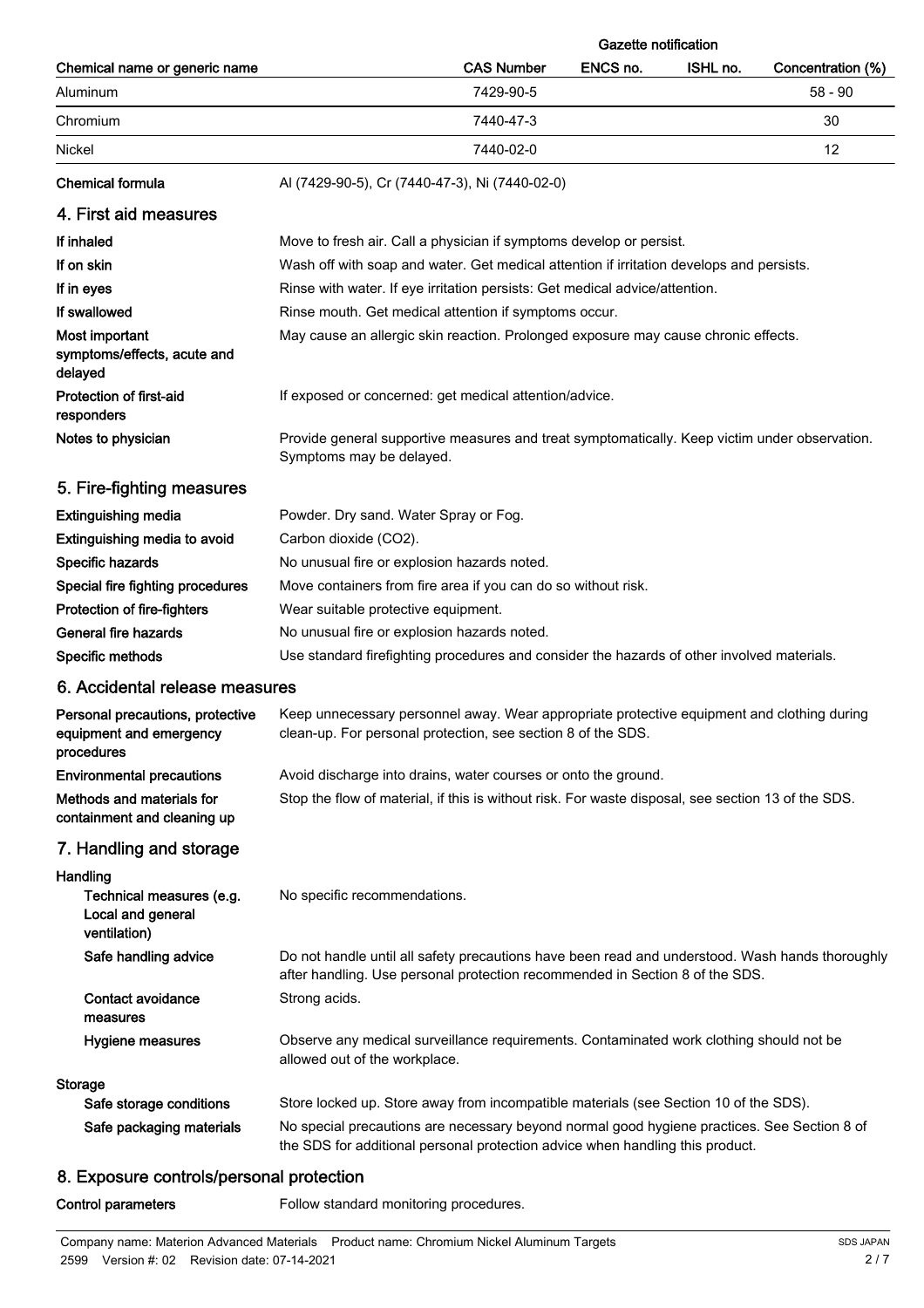| <b>Components</b>                                          | Japan. OELs - ISHL. (Workplace Environment Assessment Standards)<br><b>Type</b>                                                                                                                                                                                                                                                                                                                                                       | Value                | Form                 |  |
|------------------------------------------------------------|---------------------------------------------------------------------------------------------------------------------------------------------------------------------------------------------------------------------------------------------------------------------------------------------------------------------------------------------------------------------------------------------------------------------------------------|----------------------|----------------------|--|
| Aluminum (CAS 7429-90-5)                                   | <b>TLV</b>                                                                                                                                                                                                                                                                                                                                                                                                                            | $0.025$ mg/m3        | Dust.                |  |
| Nickel (CAS 7440-02-0)                                     | <b>TLV</b>                                                                                                                                                                                                                                                                                                                                                                                                                            | $0.1$ mg/m $3$       |                      |  |
|                                                            | Japan. OELs - JSOH (Japan Society of Occupational Health: Recommendation of Occupational Exposure Limits)                                                                                                                                                                                                                                                                                                                             |                      |                      |  |
| Components                                                 | <b>Type</b>                                                                                                                                                                                                                                                                                                                                                                                                                           | Value                | Form                 |  |
| Aluminum (CAS 7429-90-5)                                   | <b>TWA</b>                                                                                                                                                                                                                                                                                                                                                                                                                            | $2$ mg/m $3$         | Total dust.          |  |
|                                                            |                                                                                                                                                                                                                                                                                                                                                                                                                                       | $0.5$ mg/m $3$       | Respirable dust.     |  |
| Chromium (CAS 7440-47-3)                                   | <b>TWA</b>                                                                                                                                                                                                                                                                                                                                                                                                                            | $0.5$ mg/m $3$       |                      |  |
| Nickel (CAS 7440-02-0)                                     | <b>TWA</b>                                                                                                                                                                                                                                                                                                                                                                                                                            | 1 $mg/m3$            |                      |  |
| <b>US. ACGIH Threshold Limit Values</b>                    |                                                                                                                                                                                                                                                                                                                                                                                                                                       |                      |                      |  |
| Components                                                 | <b>Type</b>                                                                                                                                                                                                                                                                                                                                                                                                                           | Value                | Form                 |  |
| Aluminum (CAS 7429-90-5)                                   | <b>TWA</b>                                                                                                                                                                                                                                                                                                                                                                                                                            | 1 $mg/m3$            | Respirable fraction. |  |
| Chromium (CAS 7440-47-3)                                   | <b>TWA</b>                                                                                                                                                                                                                                                                                                                                                                                                                            | $0.5$ mg/m $3$       | Inhalable fraction.  |  |
| Nickel (CAS 7440-02-0)                                     | <b>TWA</b>                                                                                                                                                                                                                                                                                                                                                                                                                            | $1.5 \text{ mg/m}$ 3 | Inhalable fraction.  |  |
| <b>Engineering measures</b>                                | Good general ventilation should be used. Ventilation rates should be matched to conditions. If<br>applicable, use process enclosures, local exhaust ventilation, or other engineering controls to<br>maintain airborne levels below recommended exposure limits. If exposure limits have not been<br>established, maintain airborne levels to an acceptable level. General ventilation normally<br>adequate. Provide eyewash station. |                      |                      |  |
| Personal protective equipment                              |                                                                                                                                                                                                                                                                                                                                                                                                                                       |                      |                      |  |
| <b>Respiratory protection</b>                              | In case of inadequate ventilation, use respiratory protection.                                                                                                                                                                                                                                                                                                                                                                        |                      |                      |  |
| Hand protection                                            | Wear gloves to prevent metal cuts and skin abrasions during handling.                                                                                                                                                                                                                                                                                                                                                                 |                      |                      |  |
| Eye protection                                             | If contact is likely, safety glasses with side shields are recommended.                                                                                                                                                                                                                                                                                                                                                               |                      |                      |  |
| Skin and body protection                                   | Use personal protective equipment as required.                                                                                                                                                                                                                                                                                                                                                                                        |                      |                      |  |
| 9. Physical and chemical properties                        |                                                                                                                                                                                                                                                                                                                                                                                                                                       |                      |                      |  |
| <b>Physical state</b>                                      | Solid.                                                                                                                                                                                                                                                                                                                                                                                                                                |                      |                      |  |
| Form                                                       | Solid.                                                                                                                                                                                                                                                                                                                                                                                                                                |                      |                      |  |
| Color                                                      | Grey metallic.                                                                                                                                                                                                                                                                                                                                                                                                                        |                      |                      |  |
| Odor                                                       | None.                                                                                                                                                                                                                                                                                                                                                                                                                                 |                      |                      |  |
| <b>Odor threshold</b>                                      | Not applicable.                                                                                                                                                                                                                                                                                                                                                                                                                       |                      |                      |  |
| Melting point/freezing point                               | 2453 °F (1345 °C) estimated / Not applicable.                                                                                                                                                                                                                                                                                                                                                                                         |                      |                      |  |
| Boiling point, initial boiling point,<br>and boiling range | Not applicable.                                                                                                                                                                                                                                                                                                                                                                                                                       |                      |                      |  |
| Combustibility                                             | None known.                                                                                                                                                                                                                                                                                                                                                                                                                           |                      |                      |  |
| Lower and upper explosion limit / flammability limit       |                                                                                                                                                                                                                                                                                                                                                                                                                                       |                      |                      |  |
| Explosive limit - lower (%)                                | Not applicable.                                                                                                                                                                                                                                                                                                                                                                                                                       |                      |                      |  |
| Explosive limit - lower (%)<br>temperature                 | Not applicable.                                                                                                                                                                                                                                                                                                                                                                                                                       |                      |                      |  |
| Explosive limit - upper (%)                                | Not applicable.                                                                                                                                                                                                                                                                                                                                                                                                                       |                      |                      |  |
| Explosive limit - upper (%)<br>temperature                 | Not applicable.                                                                                                                                                                                                                                                                                                                                                                                                                       |                      |                      |  |
| Flash point                                                | Not applicable.                                                                                                                                                                                                                                                                                                                                                                                                                       |                      |                      |  |
| Auto-ignition temperature                                  | Not applicable.                                                                                                                                                                                                                                                                                                                                                                                                                       |                      |                      |  |
| Decomposition temperature                                  | Not applicable.                                                                                                                                                                                                                                                                                                                                                                                                                       |                      |                      |  |
| рH                                                         | Not applicable.                                                                                                                                                                                                                                                                                                                                                                                                                       |                      |                      |  |
| Kinematic viscosity                                        | Not available.                                                                                                                                                                                                                                                                                                                                                                                                                        |                      |                      |  |
| Solubility(ies)                                            |                                                                                                                                                                                                                                                                                                                                                                                                                                       |                      |                      |  |
| Solubility (water)                                         | Insoluble.                                                                                                                                                                                                                                                                                                                                                                                                                            |                      |                      |  |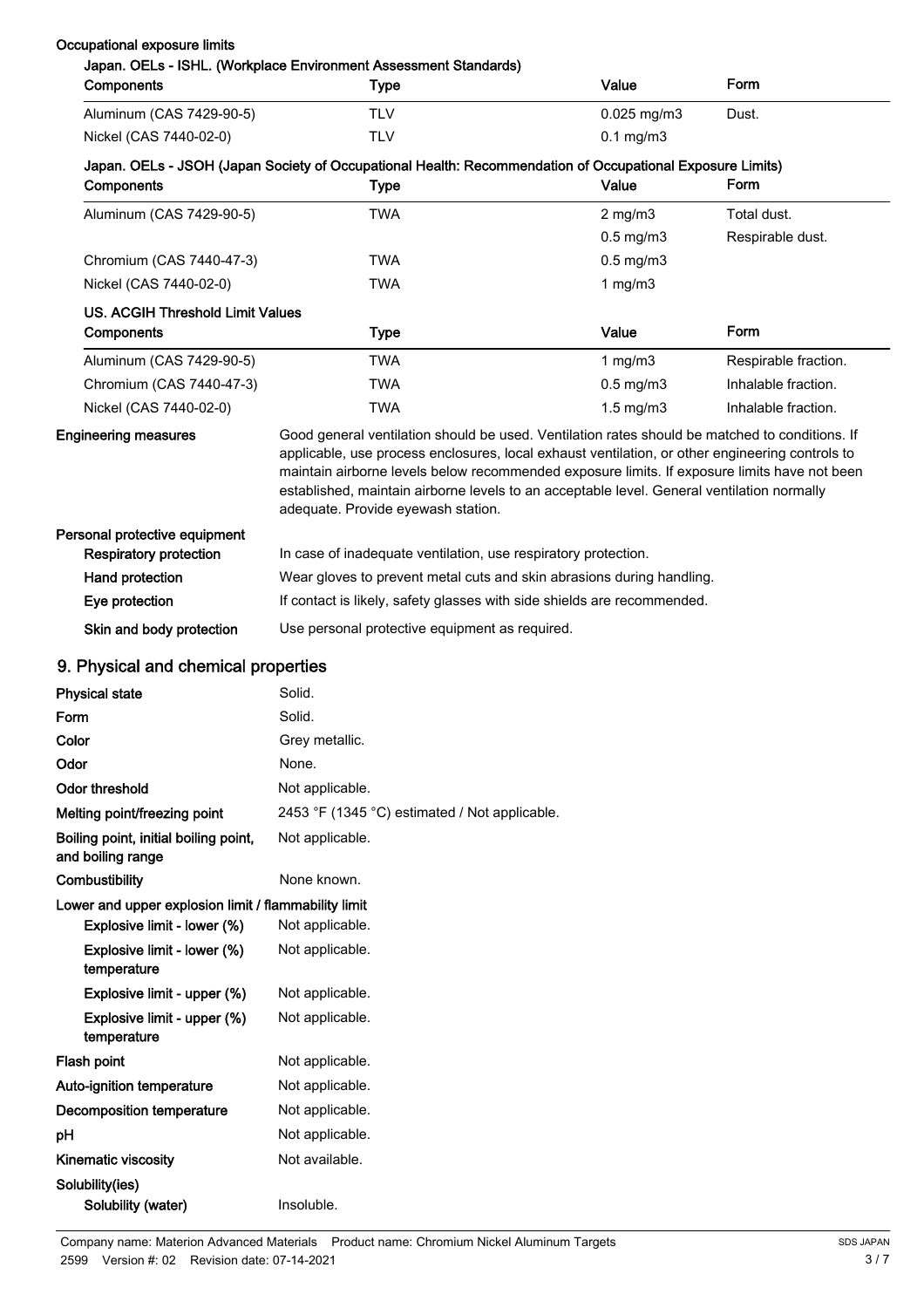| <b>Partition coefficient</b><br>(n-octanol/water) (log value)               | Not applicable.<br>Not applicable.                            |                                                                                               |  |  |
|-----------------------------------------------------------------------------|---------------------------------------------------------------|-----------------------------------------------------------------------------------------------|--|--|
| Vapor pressure                                                              | Not applicable.                                               |                                                                                               |  |  |
| Density and/or relative density                                             |                                                               |                                                                                               |  |  |
| Density                                                                     | 7.30 - 8.50 g/cm3                                             |                                                                                               |  |  |
| <b>Relative density</b>                                                     | Not applicable.                                               |                                                                                               |  |  |
| Vapor density                                                               | Not applicable.                                               |                                                                                               |  |  |
| Particle characteristics                                                    | Not available.                                                |                                                                                               |  |  |
| Other information                                                           |                                                               |                                                                                               |  |  |
| <b>Evaporation rate</b>                                                     | Not applicable.                                               |                                                                                               |  |  |
| <b>Explosive properties</b>                                                 | Not explosive.                                                |                                                                                               |  |  |
| <b>Oxidizing properties</b>                                                 | Not oxidizing.                                                |                                                                                               |  |  |
| Surface tension                                                             | Not applicable.                                               |                                                                                               |  |  |
| <b>Viscosity (Coefficient of</b><br>viscosity)                              | Not applicable.                                               |                                                                                               |  |  |
| 10. Stability and reactivity                                                |                                                               |                                                                                               |  |  |
| Reactivity                                                                  |                                                               | The product is stable and non-reactive under normal conditions of use, storage and transport. |  |  |
| <b>Chemical stability</b>                                                   | Material is stable under normal conditions.                   |                                                                                               |  |  |
| Possibility of hazardous<br>reactions                                       |                                                               | No dangerous reaction known under conditions of normal use.                                   |  |  |
| Conditions to avoid                                                         | Contact with incompatible materials.                          |                                                                                               |  |  |
| Incompatible materials                                                      | Strong acids. Strong oxidizing agents.                        |                                                                                               |  |  |
| Hazardous decomposition<br>products                                         | No hazardous decomposition products are known.                |                                                                                               |  |  |
| 11. Toxicological information                                               |                                                               |                                                                                               |  |  |
| <b>Acute toxicity</b>                                                       | None known.                                                   |                                                                                               |  |  |
| Skin corrosion/irritation                                                   | Not likely, due to the form of the product.                   |                                                                                               |  |  |
| Serious eye damage/eye<br>irritation                                        | Not likely, due to the form of the product.                   |                                                                                               |  |  |
| Respiratory or skin sensitization                                           |                                                               |                                                                                               |  |  |
|                                                                             | Japan Society for Occupational Health: Respiratory sensitizer |                                                                                               |  |  |
| Chromium (CAS 7440-47-3)<br>Nickel (CAS 7440-02-0)                          |                                                               | 2 Probable respiratory sensitizer.<br>2 Probable respiratory sensitizer.                      |  |  |
| Japan Society for Occupational Health: Skin sensitizer                      |                                                               |                                                                                               |  |  |
| Chromium (CAS 7440-47-3)<br>Nickel (CAS 7440-02-0)                          | 1 Known skin sensitizer.<br>1 Known skin sensitizer.          |                                                                                               |  |  |
| Respiratory sensitization                                                   | Not a respiratory sensitizer.                                 |                                                                                               |  |  |
| Skin sensitization                                                          | May cause an allergic skin reaction.                          |                                                                                               |  |  |
| Germ cell mutagenicity                                                      | Not classified.                                               |                                                                                               |  |  |
| Carcinogenicity                                                             | Suspected of causing cancer.                                  |                                                                                               |  |  |
| <b>ACGIH Carcinogens</b>                                                    |                                                               |                                                                                               |  |  |
| Aluminum (CAS 7429-90-5)                                                    | A4 Not classifiable as a human carcinogen.                    |                                                                                               |  |  |
| Nickel (CAS 7440-02-0)                                                      |                                                               | A5 Not suspected as a human carcinogen.                                                       |  |  |
| IARC Monographs. Overall Evaluation of Carcinogenicity                      |                                                               |                                                                                               |  |  |
| Chromium (CAS 7440-47-3)                                                    | 3 Not classifiable as to carcinogenicity to humans.           |                                                                                               |  |  |
| Nickel (CAS 7440-02-0)<br>Japan Society for Occupational Health: Carcinogen | 2B Possibly carcinogenic to humans.                           |                                                                                               |  |  |
| Nickel (CAS 7440-02-0)<br>1 Carcinogenic to humans.                         |                                                               |                                                                                               |  |  |
| <b>NTP Report on Carcinogens</b>                                            |                                                               |                                                                                               |  |  |
| Nickel (CAS 7440-02-0)                                                      |                                                               | Known To Be Human Carcinogen.<br>Reasonably Anticipated to be a Human Carcinogen.             |  |  |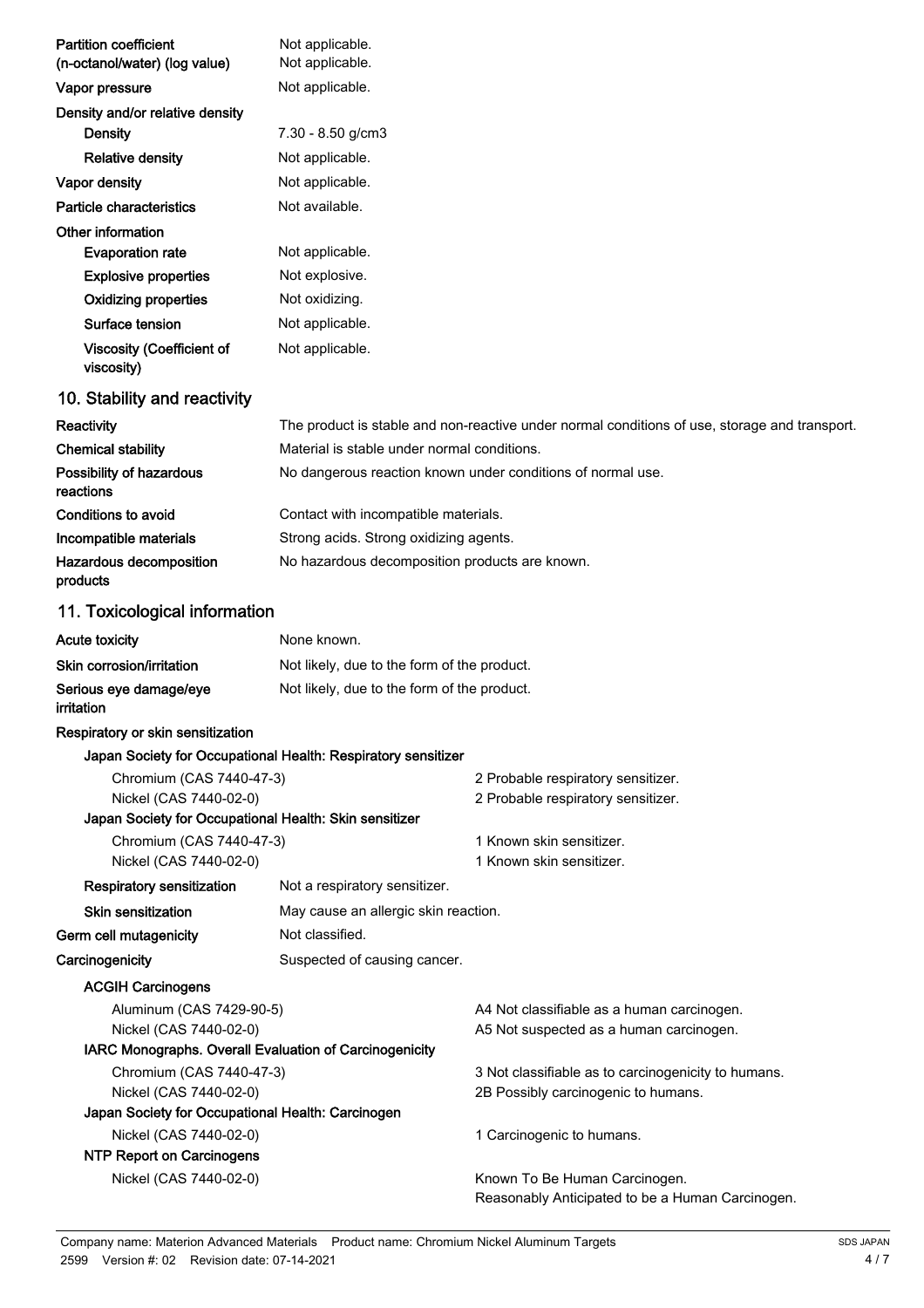| Reproductive toxicity                                 | Not classified.                                                                                                                                                                                                                                                                                                                                                                          |                                                                                                                                                                                            |                                 |  |
|-------------------------------------------------------|------------------------------------------------------------------------------------------------------------------------------------------------------------------------------------------------------------------------------------------------------------------------------------------------------------------------------------------------------------------------------------------|--------------------------------------------------------------------------------------------------------------------------------------------------------------------------------------------|---------------------------------|--|
| Specific target organ toxicity -<br>single exposure   | Not classified.                                                                                                                                                                                                                                                                                                                                                                          |                                                                                                                                                                                            |                                 |  |
| Specific target organ toxicity -<br>repeated exposure | Causes damage to organs through prolonged or repeated exposure.                                                                                                                                                                                                                                                                                                                          |                                                                                                                                                                                            |                                 |  |
| <b>Aspiration hazard</b>                              | Not an aspiration hazard.                                                                                                                                                                                                                                                                                                                                                                |                                                                                                                                                                                            |                                 |  |
| 12. Ecological information                            |                                                                                                                                                                                                                                                                                                                                                                                          |                                                                                                                                                                                            |                                 |  |
| Ecotoxicological data<br>Product                      |                                                                                                                                                                                                                                                                                                                                                                                          | <b>Species</b>                                                                                                                                                                             | <b>Test Results</b>             |  |
| Chromium Nickel Aluminum Targets                      |                                                                                                                                                                                                                                                                                                                                                                                          |                                                                                                                                                                                            |                                 |  |
| Aquatic                                               |                                                                                                                                                                                                                                                                                                                                                                                          |                                                                                                                                                                                            |                                 |  |
| Acute                                                 |                                                                                                                                                                                                                                                                                                                                                                                          |                                                                                                                                                                                            |                                 |  |
| Fish                                                  | <b>LC50</b>                                                                                                                                                                                                                                                                                                                                                                              | Fish                                                                                                                                                                                       | 0.3444 mg/l, 96 hours estimated |  |
|                                                       |                                                                                                                                                                                                                                                                                                                                                                                          | <b>Species</b>                                                                                                                                                                             | <b>Test Results</b>             |  |
| Components                                            |                                                                                                                                                                                                                                                                                                                                                                                          |                                                                                                                                                                                            |                                 |  |
| Nickel (CAS 7440-02-0)                                |                                                                                                                                                                                                                                                                                                                                                                                          |                                                                                                                                                                                            |                                 |  |
| Aquatic                                               |                                                                                                                                                                                                                                                                                                                                                                                          |                                                                                                                                                                                            |                                 |  |
| Acute                                                 |                                                                                                                                                                                                                                                                                                                                                                                          |                                                                                                                                                                                            |                                 |  |
| Fish                                                  | <b>LC50</b>                                                                                                                                                                                                                                                                                                                                                                              | Rainbow trout, donaldson trout<br>(Oncorhynchus mykiss)                                                                                                                                    | $0.06$ mg/l, 4 days             |  |
| Ecotoxicity                                           |                                                                                                                                                                                                                                                                                                                                                                                          | The product is not classified as environmentally hazardous.                                                                                                                                |                                 |  |
| Persistence and degradability                         |                                                                                                                                                                                                                                                                                                                                                                                          | No data is available on the degradability of any ingredients in the mixture.                                                                                                               |                                 |  |
| <b>Bioaccumulation</b>                                | No data available.                                                                                                                                                                                                                                                                                                                                                                       |                                                                                                                                                                                            |                                 |  |
| Mobility in soil                                      |                                                                                                                                                                                                                                                                                                                                                                                          | No data available for this product.                                                                                                                                                        |                                 |  |
| Hazardous to the ozone layer                          | No data available.                                                                                                                                                                                                                                                                                                                                                                       |                                                                                                                                                                                            |                                 |  |
| Other hazardous effects                               |                                                                                                                                                                                                                                                                                                                                                                                          | No other adverse environmental effects (e.g. ozone depletion, photochemical ozone creation<br>potential, endocrine disruption, global warming potential) are expected from this component. |                                 |  |
| 13. Disposal considerations                           |                                                                                                                                                                                                                                                                                                                                                                                          |                                                                                                                                                                                            |                                 |  |
| <b>Residual waste</b>                                 | Dispose of in accordance with local regulations. Empty containers or liners may retain some<br>product residues. This material and its container must be disposed of in a safe manner (see:<br>Disposal instructions).                                                                                                                                                                   |                                                                                                                                                                                            |                                 |  |
| Contaminated packaging                                | Since emptied containers may retain product residue, follow label warnings even after container is<br>emptied. Empty containers should be taken to an approved waste handling site for recycling or<br>disposal.                                                                                                                                                                         |                                                                                                                                                                                            |                                 |  |
| Local disposal regulations                            | Contract with a disposal operator licensed by the Law on Disposal and Cleaning. Dispose of<br>contents/container in accordance with local/regional/national/international regulations. When your<br>own wastewater treatment plant is not available, collect entire waste and then charge to a licensed<br>industrial waste management professional with manifests for industrial waste. |                                                                                                                                                                                            |                                 |  |
| 14. Transport information                             |                                                                                                                                                                                                                                                                                                                                                                                          |                                                                                                                                                                                            |                                 |  |
| <b>IATA</b>                                           |                                                                                                                                                                                                                                                                                                                                                                                          |                                                                                                                                                                                            |                                 |  |
| <b>UN number</b>                                      | 3178                                                                                                                                                                                                                                                                                                                                                                                     |                                                                                                                                                                                            |                                 |  |
| UN proper shipping name<br>Transport hazard class(es) |                                                                                                                                                                                                                                                                                                                                                                                          | Flammable solid, inorganic, n.o.s.                                                                                                                                                         |                                 |  |
| <b>Class</b>                                          | 4.1                                                                                                                                                                                                                                                                                                                                                                                      |                                                                                                                                                                                            |                                 |  |
| Subsidiary risk                                       |                                                                                                                                                                                                                                                                                                                                                                                          |                                                                                                                                                                                            |                                 |  |
| Packing group                                         | Ш                                                                                                                                                                                                                                                                                                                                                                                        |                                                                                                                                                                                            |                                 |  |
| <b>Environmental hazards</b>                          | No.                                                                                                                                                                                                                                                                                                                                                                                      |                                                                                                                                                                                            |                                 |  |
| <b>ERG Code</b>                                       | 3L                                                                                                                                                                                                                                                                                                                                                                                       |                                                                                                                                                                                            |                                 |  |
| Special precautions for user<br>Other information     | Read safety instructions, SDS and emergency procedures before handling.                                                                                                                                                                                                                                                                                                                  |                                                                                                                                                                                            |                                 |  |
| Passenger and cargo<br>aircraft                       | Allowed with restrictions.                                                                                                                                                                                                                                                                                                                                                               |                                                                                                                                                                                            |                                 |  |
| Cargo aircraft only                                   | Allowed with restrictions.                                                                                                                                                                                                                                                                                                                                                               |                                                                                                                                                                                            |                                 |  |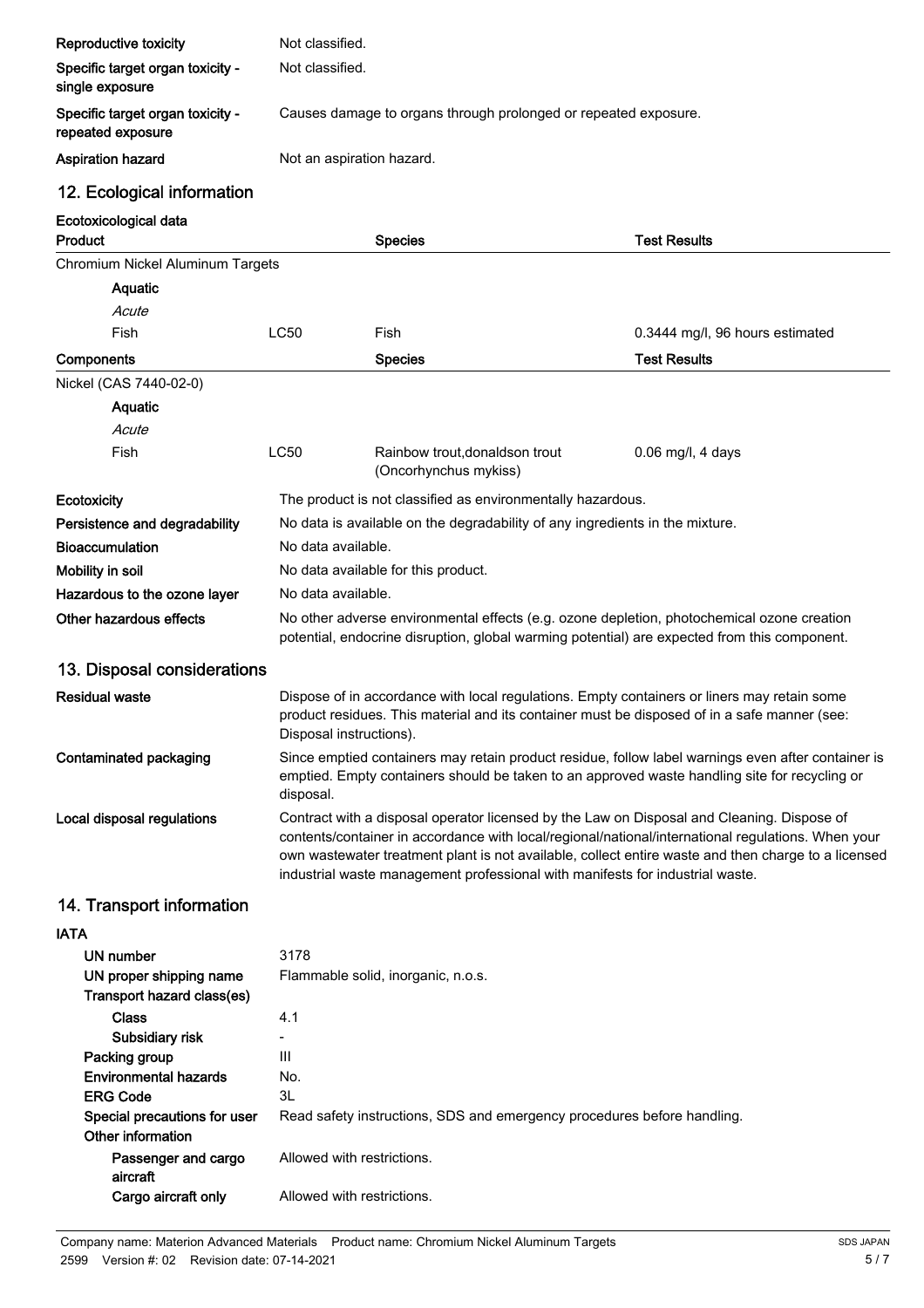### $\overline{D}$

| <b>IMDG</b>                                                                |                                                                         |
|----------------------------------------------------------------------------|-------------------------------------------------------------------------|
| UN number                                                                  | 3178                                                                    |
| UN proper shipping name                                                    | FLAMMABLE SOLID, INORGANIC, N.O.S.                                      |
| Transport hazard class(es)                                                 |                                                                         |
| <b>Class</b>                                                               | 4.1                                                                     |
| Subsidiary risk                                                            |                                                                         |
| Packing group                                                              | III                                                                     |
| <b>Environmental hazards</b>                                               |                                                                         |
| Marine pollutant                                                           | No.                                                                     |
| EmS                                                                        | <b>F-A, S-G</b>                                                         |
| Special precautions for user                                               | Read safety instructions, SDS and emergency procedures before handling. |
| Transport in bulk according to                                             | Not applicable.                                                         |
| Annex II of MARPOL 73/78 and                                               |                                                                         |
| the IBC Code                                                               |                                                                         |
| <b>IATA; IMDG</b>                                                          |                                                                         |
| <b>National regulations</b>                                                | Follow regulation in section 15 for domestic transportation.            |
| <b>Emergency Response Guide</b><br><b>Number</b>                           | 133                                                                     |
| 15. Regulatory information                                                 |                                                                         |
| <b>Industrial Safety and Health Act</b><br>Specified substances regulation |                                                                         |

Class 2 designated chemical substances NICKEL COMPOUNDS (POWDER, EXCLUDING

NICKEL CARBONYL (ITEM NO. 24))

## Notifiable substances

|                                                                            | $58 - 90 \%$                                                                                                                                                  |
|----------------------------------------------------------------------------|---------------------------------------------------------------------------------------------------------------------------------------------------------------|
|                                                                            | $5.0 - 30 \%$                                                                                                                                                 |
|                                                                            | $5.0 - 30 \%$                                                                                                                                                 |
|                                                                            |                                                                                                                                                               |
|                                                                            |                                                                                                                                                               |
|                                                                            |                                                                                                                                                               |
|                                                                            |                                                                                                                                                               |
|                                                                            |                                                                                                                                                               |
|                                                                            |                                                                                                                                                               |
|                                                                            |                                                                                                                                                               |
|                                                                            |                                                                                                                                                               |
|                                                                            |                                                                                                                                                               |
| Act on the Regulation of Manufacture and Evaluation of Chemical Substances |                                                                                                                                                               |
|                                                                            |                                                                                                                                                               |
|                                                                            |                                                                                                                                                               |
|                                                                            |                                                                                                                                                               |
|                                                                            |                                                                                                                                                               |
|                                                                            | Table 9 Ordinance No. 37 58 - 90 %<br>CHROMIUM AND CHROMIUM COMPOUNDS (EXCLUDING Table 9 Ordinance No. 142 5.0 - 30 %<br>Table 9 Ordinance No. 418 5.0 - 12 % |

Company name: Materion Advanced Materials Product name: Chromium Nickel Aluminum Targets 2599 Version #: 02 Revision date: 07-14-2021